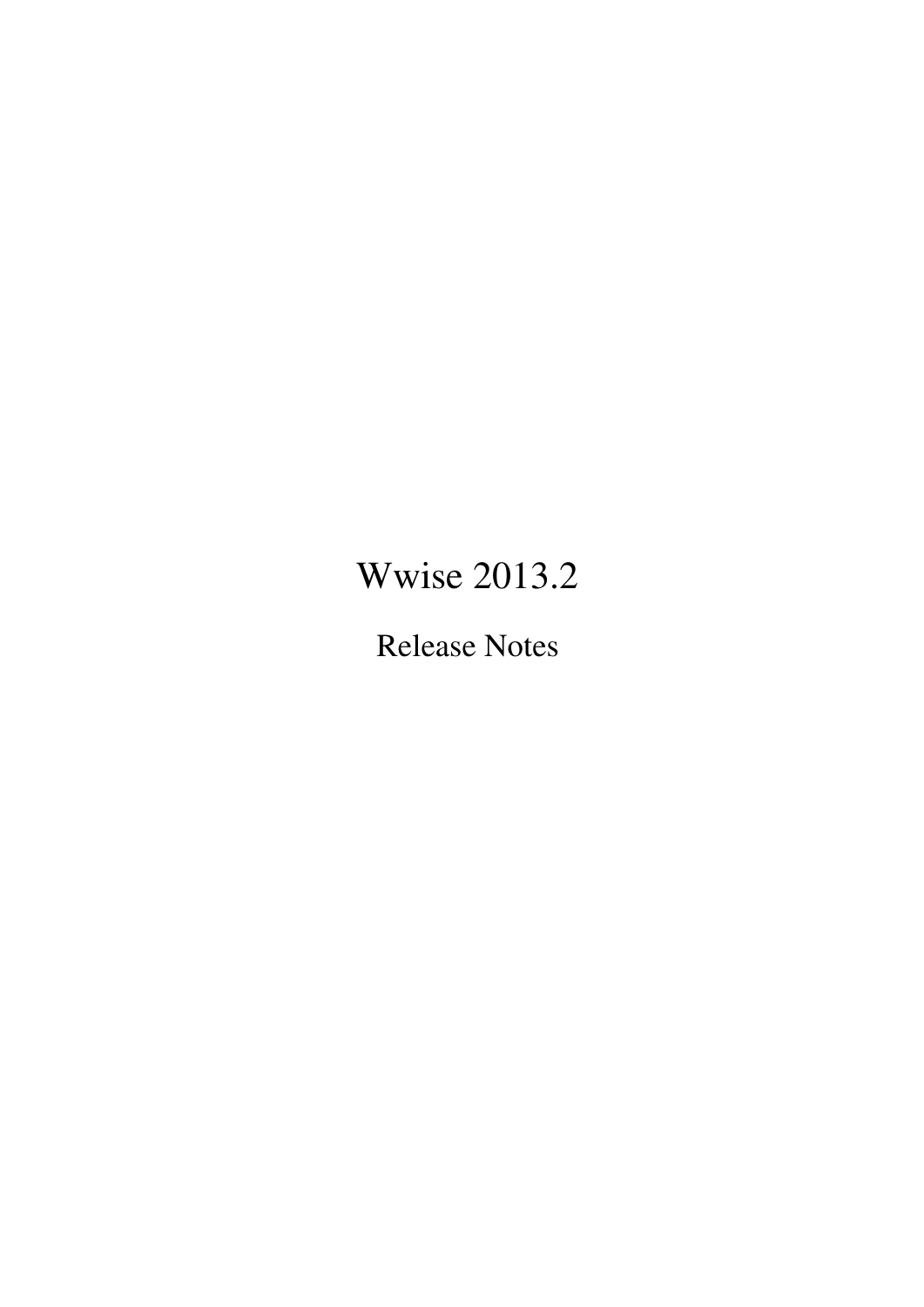# **Contents**

| 1                       |                                                                     | <b>New Features</b>                       | 1                |  |
|-------------------------|---------------------------------------------------------------------|-------------------------------------------|------------------|--|
|                         | 1.1                                                                 |                                           | $\mathbf{1}$     |  |
|                         | 1.2                                                                 |                                           | -1               |  |
|                         | 1.3                                                                 |                                           | $\mathbf{1}$     |  |
|                         | 1.4                                                                 |                                           | -1               |  |
|                         | 1.5                                                                 |                                           | -1               |  |
|                         | 1.6                                                                 |                                           | -1               |  |
|                         | 1.7                                                                 |                                           | $\overline{c}$   |  |
|                         | 1.8                                                                 |                                           | $\overline{c}$   |  |
|                         | 1.9                                                                 |                                           | 2                |  |
| $\overline{\mathbf{2}}$ |                                                                     | <b>Important Migration Notes (2013.2)</b> | $\boldsymbol{2}$ |  |
| 3                       | $\mathbf{2}$<br><b>Requirements and Other Important Information</b> |                                           |                  |  |
|                         | 3.1                                                                 |                                           | 3                |  |
|                         | 3.2                                                                 |                                           | 3                |  |
|                         | 3.3                                                                 |                                           | 3                |  |
|                         | 3.4                                                                 |                                           | 3                |  |
| 4                       | <b>Known Issues and Limitations</b><br>3                            |                                           |                  |  |
|                         | 4.1                                                                 |                                           | $\overline{4}$   |  |
|                         | 4.2                                                                 |                                           | 7                |  |
| 5                       | $\boldsymbol{9}$<br><b>Complete Changelist</b>                      |                                           |                  |  |
|                         | 5.1                                                                 |                                           | 10               |  |
|                         | 5.2                                                                 |                                           | 10               |  |
|                         | 5.3                                                                 |                                           | 11               |  |
|                         | 5.4                                                                 |                                           | 11               |  |
|                         | 5.5                                                                 |                                           | 12               |  |
|                         | 5.6                                                                 |                                           | 12               |  |
|                         | 5.7                                                                 |                                           | 12               |  |
| 6                       | 13<br><b>Need Help?</b>                                             |                                           |                  |  |
|                         | 6.1                                                                 |                                           | 13               |  |
|                         | 6.2                                                                 |                                           | 14               |  |
|                         | 6.3                                                                 |                                           | 14               |  |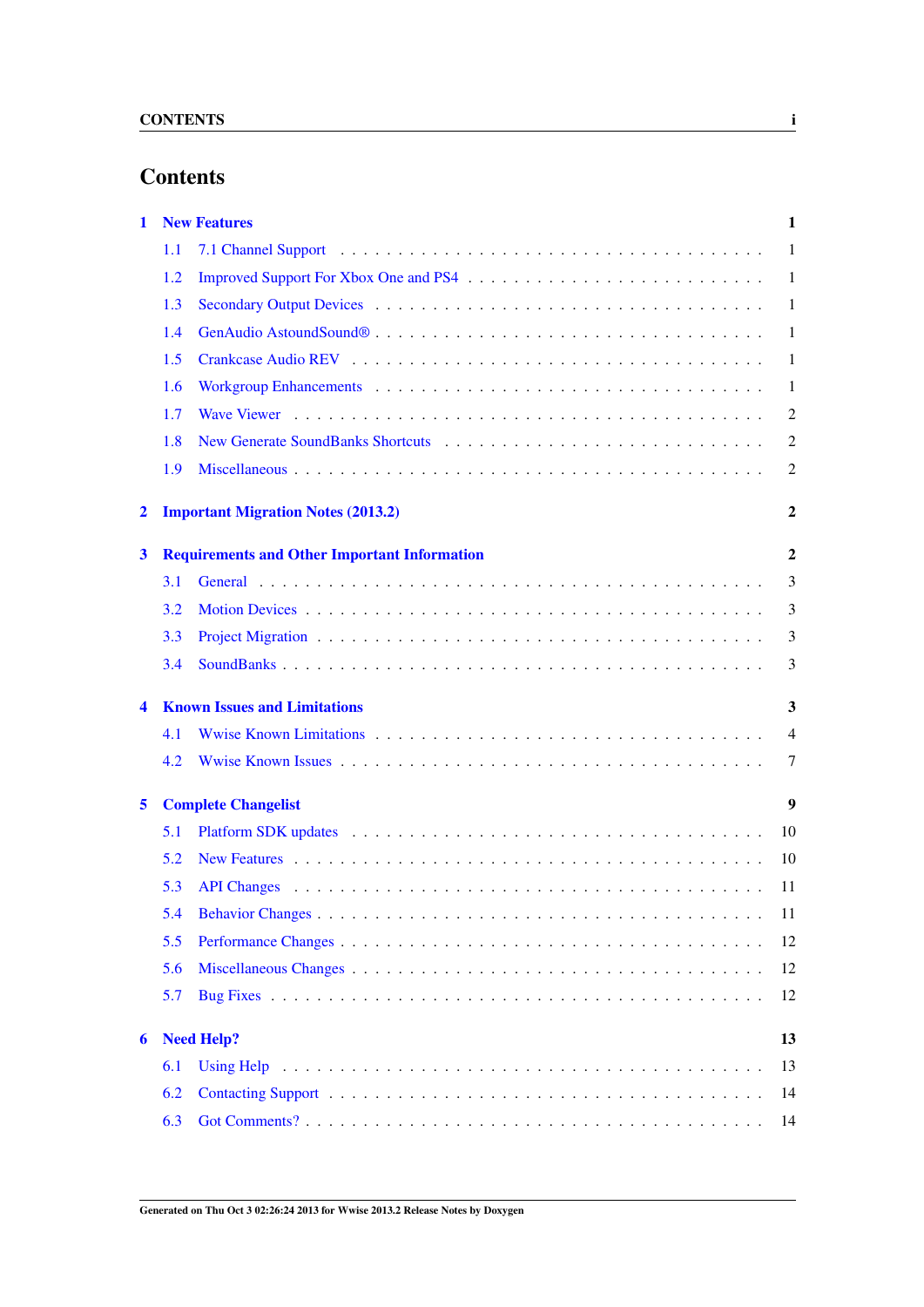# <span id="page-2-0"></span>1 New Features

### <span id="page-2-1"></span>1.1 7.1 Channel Support

<span id="page-2-8"></span>Wwise voice pipeline now fully supports 7.1 on Windows, Xbox One and PS4 which includes sources, panning, effects, meters, multi-channel creator, etc.

### <span id="page-2-2"></span>1.2 Improved Support For Xbox One and PS4

<span id="page-2-7"></span>Background music output and XMA/ATRAC hardware codecs are now supported on Xbox One and PS4.

### <span id="page-2-3"></span>1.3 Secondary Output Devices

"Secondary Outputs" refers to any of the game controller speakers or headphones that are not the main TV/Speakers. An independent audio mix can be crafted for each secondary output which opens up interesting sound design avenues and game feedback mechanisms.

### <span id="page-2-4"></span>1.4 GenAudio AstoundSound®

GenAudio AstoundSound® represents a set of incredibly realistic 3D audio technologies

- <span id="page-2-9"></span>• AstoundSound® 3D RTI transforms any discrete mono audio input into a highly accurate spherical audio experience.
- AstoundSound® Fold-down transforms a discrete 5.1 mix at the source, and virtually recreates it via a stereo output, allowing for effective virtual surround sound.
- AstoundSound® Expander works by expanding the stereo signal by virtually placing the left and right stereo sound sources anywhere within the spherical soundscape; above, below, in front or behind the listener, even at greater virtual distances, creating a wider sense of space for the listener.

### <span id="page-2-10"></span><span id="page-2-5"></span>1.5 Crankcase Audio REV

REV is a suite of tools and engine physics simulation that allows transforming static recordings of accelerating vehicles into fully dynamic engine simulations. The result of the granular synthesis used by REV is far more exciting and realistic than traditional loop models because they retain all the characteristics of the recordings they are derived from.

15 vehicle models are available at the launch of 2013.2 and this list will expand over time. Game developers can also build their models from their own audio recordings by using the REV Analysis Tool.

### <span id="page-2-6"></span>1.6 Workgroup Enhancements

A series of useful enhancements have been added to Perforce and Subversion source control plug-ins:

- <span id="page-2-11"></span>• Automatic "mark for add" when importing audio files
- Wwise project status is shown in the title bar
- File Manager view now shows files as a hierarchy or as a flat list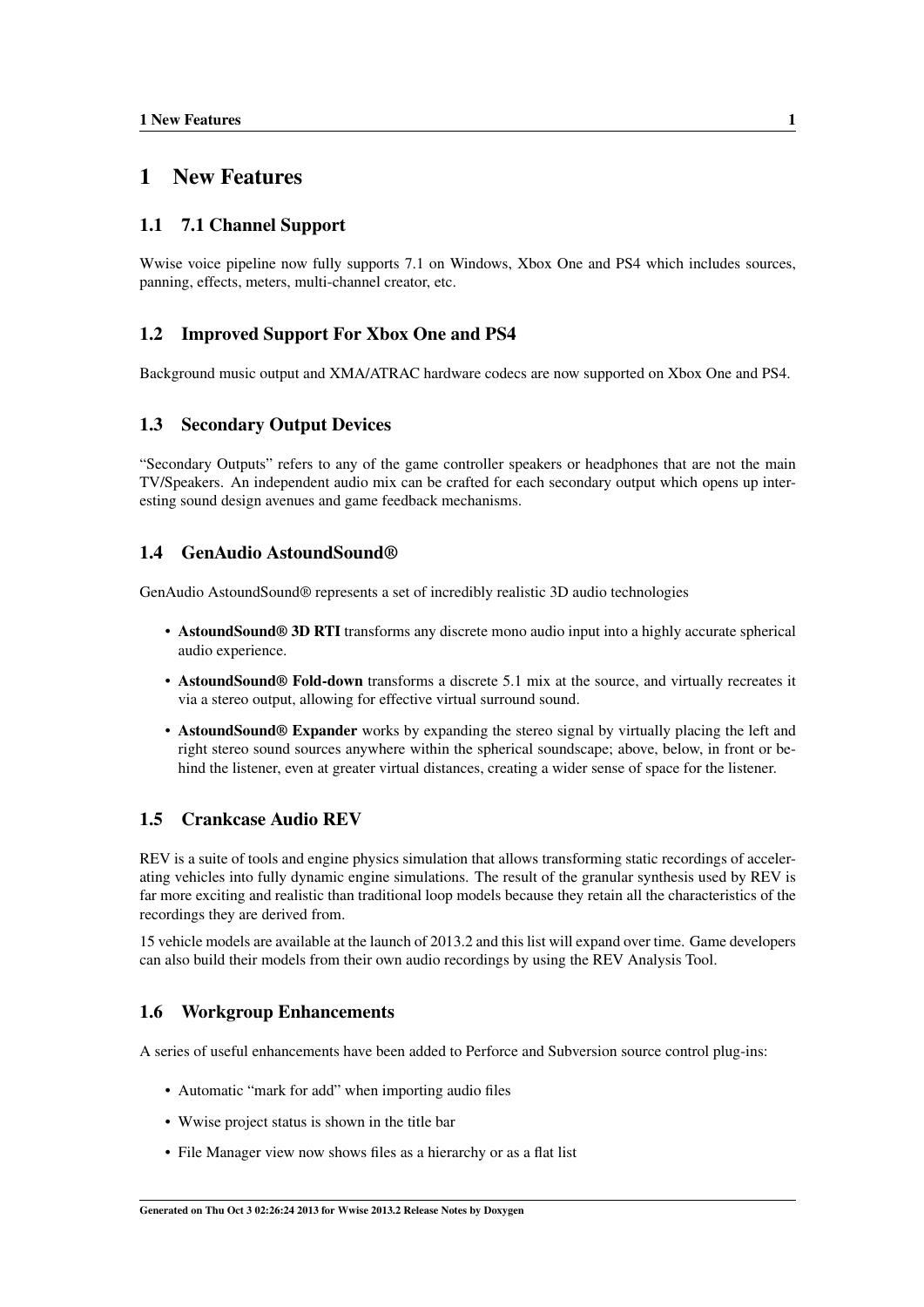- Revert is now accessible from the Project Explorer view
- Support for Perforce Streams

### <span id="page-3-6"></span><span id="page-3-0"></span>1.7 Wave Viewer

The Wave Viewer is a lightweight standalone audio file viewer and player application that can also be used to compare different versions of the same wave files in Perforce or Subversion.

### <span id="page-3-1"></span>1.8 New Generate SoundBanks Shortcuts

New shortcuts to generate SoundBanks:

- <span id="page-3-5"></span>• Generate All SoundBanks on All Platforms (Ctrl+Alt+F7)
- Generate All SoundBanks on Current Platform (Ctrl+Shift+F7)
- Generate Selected SoundBank(s) on All Platforms (Alt+F7)
- Generate Selected SoundBank(s) on Current Platform (Shift+F7)
- Generate SoundBanks with Current Settings (Ctrl+F7)

New context menu on soundbanks to generate Soundbanks on all platforms or on current platform.

### <span id="page-3-2"></span>1.9 Miscellaneous

- The output bus can be linked/unlinked from a platform
- Import assets to project: When a new Wwise project is created, it's now possible to select which samples and presets (such as Altiverb IRs, Convolution Reverb, REV models, and SoundSeed Air) should be added to the project.
- Music Transitions can now be organized in groups.
- Audio Input plug-in now available for iOS.
- Now possible to click URLs (http, file, etc...) in list controls like the Advanced Profiler.
- Now possible to download and extract the files from the installer without having to install Wwise (Administrative Install).

# <span id="page-3-3"></span>2 Important Migration Notes (2013.2)

Please refer to the Installation and Migration Guide for general advice about migrating projects to a new version of Wwise.

# <span id="page-3-4"></span>3 Requirements and Other Important Information

We have compiled a list of specific requirements and other important information that you should know before working with Wwise.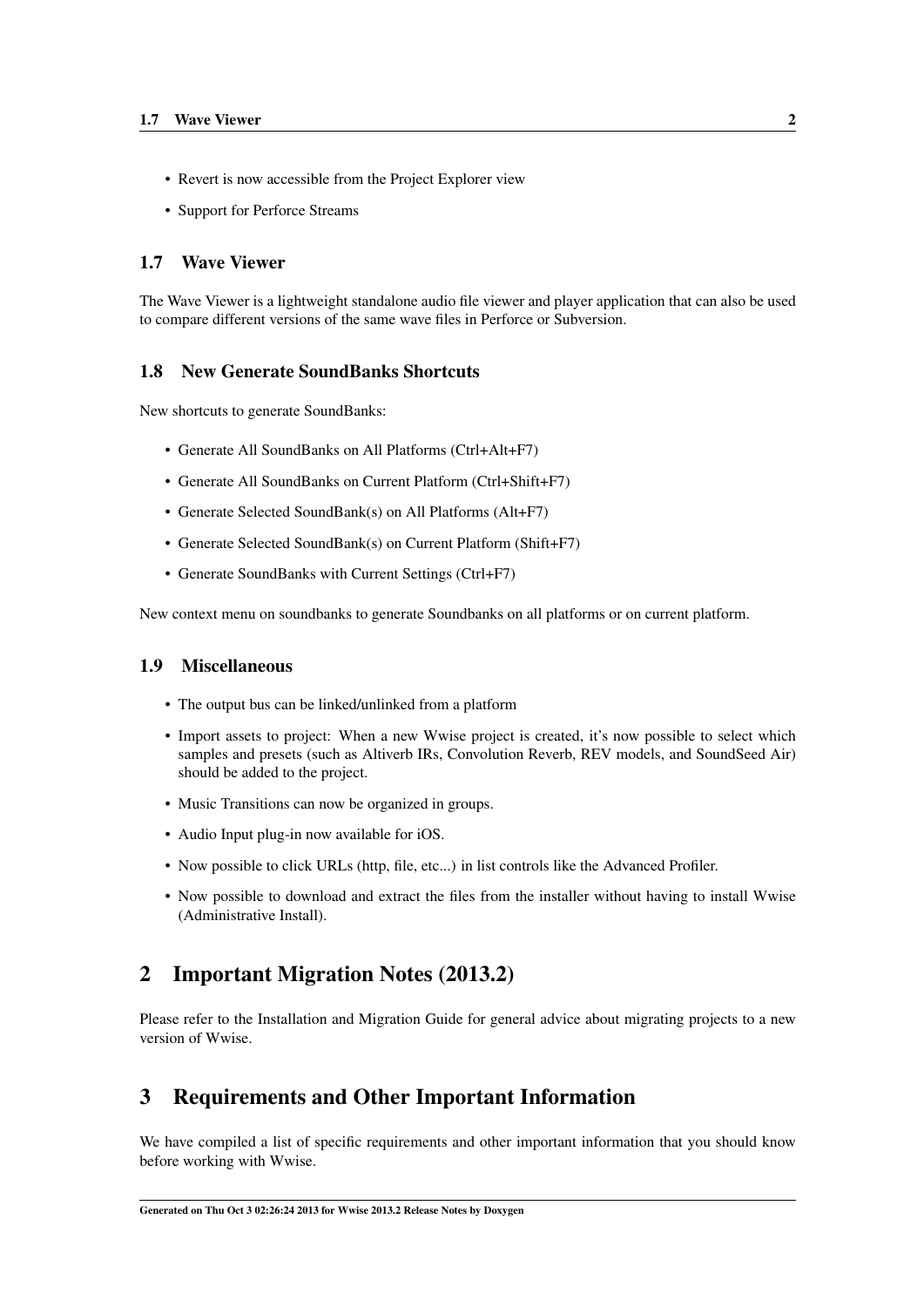### <span id="page-4-0"></span>3.1 General

External components required for installation. The following external components are required to run Wwise:

- Microsoft® .Net Framework Version 2.0, which is included in the installation package.
- DirectX® February 2010 or later, which is required to run the Game Object 3D Viewer in Wwise and the Xbox 360 controller on Windows. To update your version of DirectX, visit the Microsoft web site (<http://www.microsoft.com/directx>).

Note: If you have an older version of DirectX, Wwise will run normally, but the Game Object 3D Viewer will not be available and you will not be able to test motion in Wwise.

Visual Studio DLL Dependencies. The following versions of Microsoft Visual Studio are used to build the Wwise libraries:

• VC 2008 version: 9.0.30729.6161 Wwise libraries have a dependency on a specific version of the CRT DLL. If you are using a different version of Visual Studio, or if you do not want your game to depend on that version of the CRT DLL, you can link to the libraries from the Debug (StaticCRT), Profile (StaticCRT) and Release (StaticCRT) folders instead. For more information on the Visual Studio DLL dependencies, refer to the "Platform Requirements" section of the SDK documentation.

### <span id="page-4-1"></span>3.2 Motion Devices

Connect game controllers to high power USB ports. Motion devices need to be connected to a high power USB port. If the USB port does not have sufficient power to run the motion device, the system will unmount the device to protect both the operating system and the device itself. The USB ports in the front of a computer are generally not powerful enough to run a motion device, so you should connect them to the USB ports at the back of the computer.

### <span id="page-4-2"></span>3.3 Project Migration

Wwise Installation and Migration Guide. When you are ready to upgrade to a newer version of Wwise, you need to follow a coordinated protocol to ensure that your projects created in the previous version are migrated smoothly to the newer version. For more information, it is strongly recommended that you refer to the Wwise Installation and Migration Guide, before you upgrade.

### <span id="page-4-3"></span>3.4 SoundBanks

SoundBanks version has been updated. The version of the SoundBanks has been updated since the previous Wwise versions. This means that you will need to regenerate all your SoundBanks so that they are compatible with the current version of Wwise.

# <span id="page-4-4"></span>4 Known Issues and Limitations

Audiokinetic is constantly working to provide you with the highest quality software; however, you should be aware of the limitations and issues in this version of Wwise.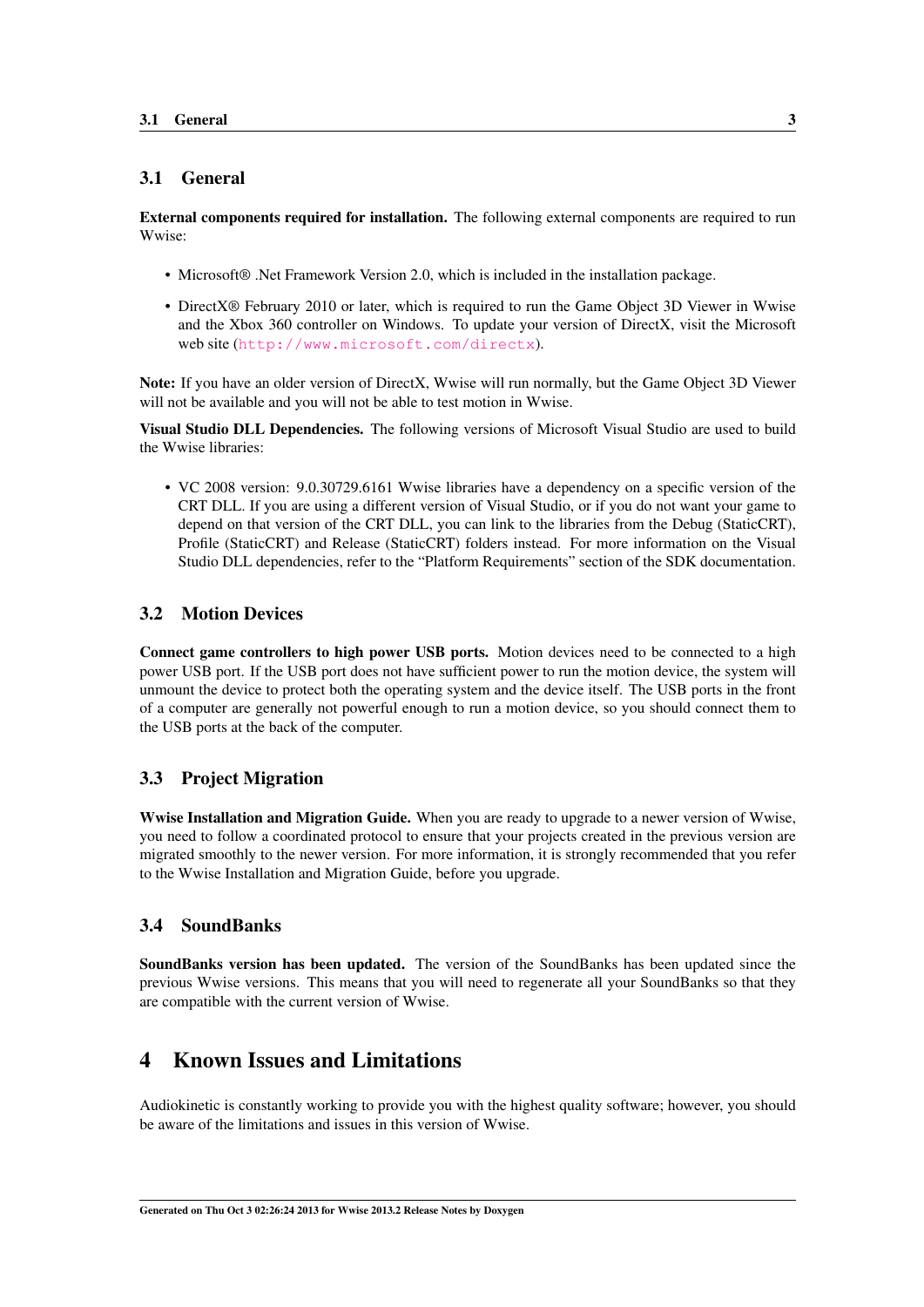### <span id="page-5-0"></span>4.1 Wwise Known Limitations

The following list describes the limitations in this version of Wwise.

- Audio Busses
	- If you are ducking a bus that is playing a series of short sounds within a looped sequence container set to Continuous, you may experience a loss in ducking between the short sounds or at the loop point of the container. To avoid this behavior, you can either add sample accurate transitions between the sounds within the container, or set the ducking recovery time to anything but zero.
- Audio File Management
	- The audio pipeline uses real-time sample rate conversion nodes when playing sounds that differ from the platform's native sample rate (48 kHz for Windows, Xbox 360 and PLAYSTATION 3). To prevent possible conversion rate aliasing artefacts, content that does not require pitchshifting such as music should be converted to match that of the native platform. For Windows, it is also possible to have a native format of 24 kHz using the audio quality option that is available from the SDK.
	- The Vorbis encoder library may result in poor audio quality for sounds using sample rates below 16 kHz. The Vorbis codec was specifically tuned for higher sample rates and performs very well above 16kHz. Audio quality below the 16kHz sampling rate, however, can vary considerably depending on the encoding settings used and the audio asset itself.
	- Minor artefacts may result when the Wwise loop fixing algorithm specified in some formats' conversion settings is applied. These artefacts, which result from slight time-stretching or pitch-shifting in the algorithm, are less noticeable for sources with a long duration.
	- During the audio conversion process, loop regions that are shorter than the sample boundaries (format-specific) are removed.
	- Looping music clips may lose timing accuracy each time the loop point is crossed due to loop fixing. However, the Play and Stop position in the segment are always sample accurate.
	- It is not recommended to try to align the last and the first samples of two contiguous XMAconverted clips.
- Containers
	- Although you may use a switch container as a child of a random or sequence container with sample accurate transitions, transitions will not be sample accurate if the switch container plays more than one sound simultaneously.
	- The maximum number of children in any type of container is 65535. Although Wwise lets you create more than 65535 in the authoring application, no parent-child link can be made between the parent and the child above this limit. Without the link, these child objects cannot receive any notification updates during playback, including changes to volume, positioning, and so on.
	- There are several restrictions and limitations that currently exist when using the crossfade, sample accurate, and trigger rate transitions with random and sequence containers. For a complete list, refer to the [Wwise Knowledge Base](http://kb.gowwise.com/).
	- If the playback instance limit is reached for a random or sequence container using Trigger Rate as the transition type, the currently playing sound as well as the container itself will be killed.
	- Sample accurate transitions of random or sequence containers are ignored on the Wii platform with source plug-ins and Vorbis formats.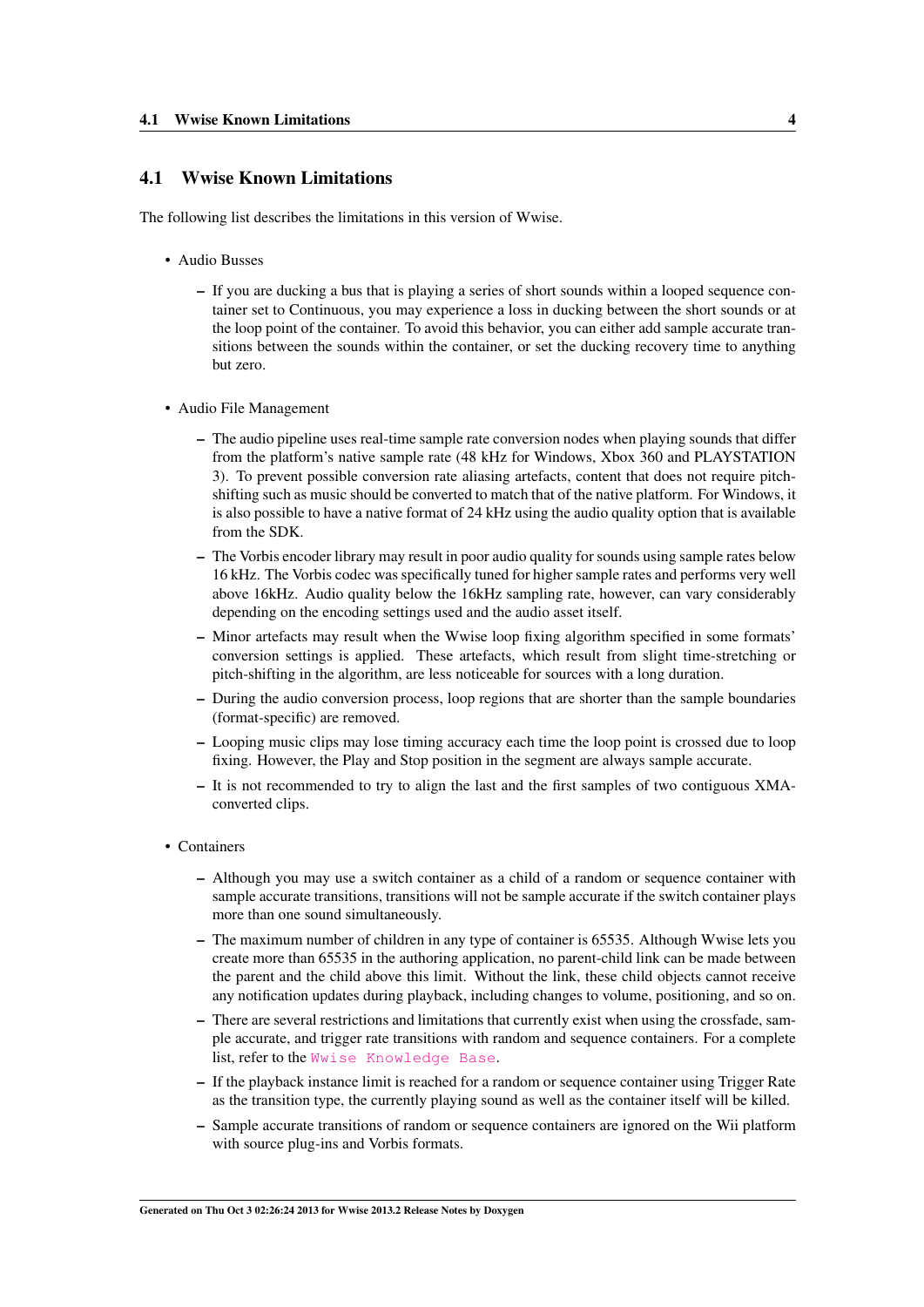- Effects
	- Since you cannot apply a crossfade when bypassing or un-bypassing an effect, you may experience clicking when using the Enable/Disable Bypass event action.
- Interactive Music
	- A music switch transition rule cannot use both the options "Sync To Same Time as Playing Segment" and "Use transition segment". Whenever "Use transition segment" is enabled, "Sync To - Entry Cue" is used instead.
	- The Break event action has no effect on objects of the Interactive Music hierarchy. Its functionnality may be reproduced with the help of a music switch container.
	- The empty space on a track before a clip will be considered as the clip's pre-entry, possibly causing music transitions to occur later.
	- Run-time sample rate conversion makes sounds longer by approximately 12 samples per minute, causing slight inconsistencies for music objects. Sources in the following sample rates are affected: 44100Hz, 22050Hz, 11025Hz.
	- The wave data displayed in the Music Segment Editor for a converted file represents the original file and not the converted file.
- Live Edition
	- Some operations are not allowed during playback or when connected to a game, but are erroneously possible to edit using the List View or the Multi-Edit features. These operations include:
		- \* Modifying the Output bus or the Override bus option.
		- \* Enabling/Disabling voice limitation system.
	- Editing these during playback could cause instability in the game and could require restarting the sound engine to recover.
- PlayStation 3 platform
	- In order for streamed Vorbis files to play correctly on the PlayStation 3, the granularity of the I/O must be a multiple of 16 bytes.
- Positioning
	- If you add or remove a point along the path during playback, the sound will continue to play, but there will be no propagation. The next time you play back the sound, the changes that you made will be applied.
	- Wwise uses an "equal power" schema to ensure that no audio source exceeds 0dB in any speaker. As a result, all stereo sounds set to 2D positioning will be played 3dB quieter by Wwise. To maintain the same mixing reference, boost the 2D sounds by 3dB.
- Projects
	- When a project is saved to a mapped network drive, performance may be seriously affected. If you decide to save your projects to a mapped network drive, Audiokinetic will not support these projects.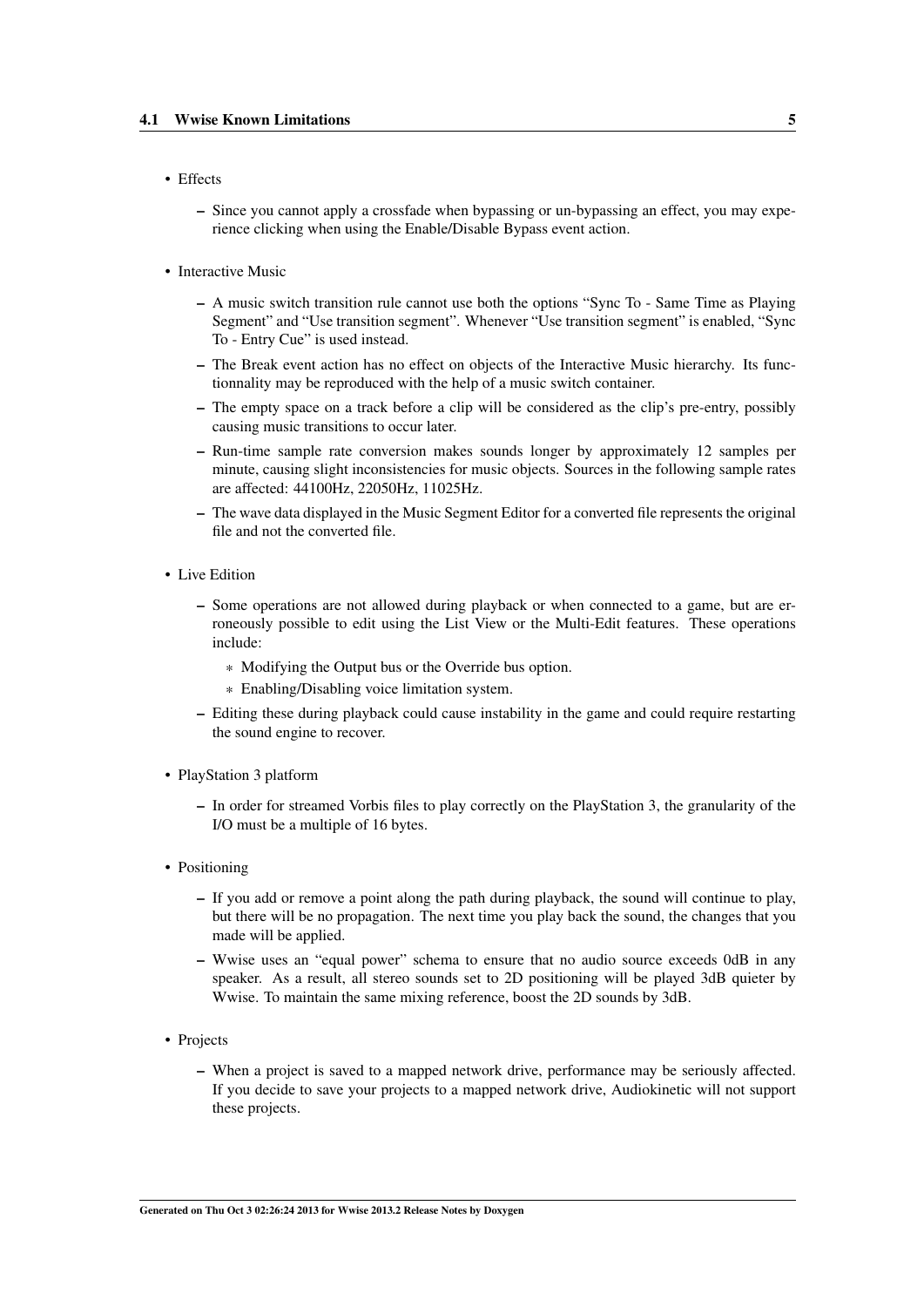- When "User Account Control" (UAC) is enabled on Windows Vista more recent versions, Wwise sample projects installed under "Program Files" or "Program Files (x86)" can't be opened with the 64-bit version of the Wwise authoring application because of permission issues. While these projects can be opened with the 32-bit version of the Wwise authoring application even when UAC is enabled, we strongly advise against it as the cache, Originals, and GeneratedSoundBanks folders will be "virtualized", and will thus be using the wrong folders. To workaround this issue, do one of the following:
	- \* Move the project to a location where you have full read/write permissions. Note that the IntegrationDemo executable will search for SoundBanks in the relative path where they would normally be generated, so you should also move the IntegrationDemo executable, if you plan to use it. (This option is recommended).
	- \* Disable UAC. Since UAC is a security feature introduced in Windows Vista, we do not suggest disabling it as it may render your computer vulnerable to malicious software and other forms of attacks.
- Remote Connections
	- If the IP address of a computer changes while the Remote Connections dialog box is open, the computer will be displayed in the Available list using the LAN IP address instead of the usual "Local Host" IP address. If you connect to this computer, this computer will be added to the History list using the LAN IP address even if the same computer is already in the list using the "Local Host" IP address. Wwise doesn't recognize that these two entries are the same remote computer. The next time you use Wwise, both entries will remain in the History list. Despite the duplication, you can connect to the computer using either entry.
	- Refer to this Wwise Knowledge Base article for information on troubleshooting the remote connection: <http://kb.gowwise.com/questions/137>
- SDK
	- Debug versions of the Wwise SDK sample effect and source plug-ins cannot be used with the Wwise authoring tool.
- SoundBanks
	- If a sound exists in more than one SoundBank, a transition will not be applied between the two instances of the sound when one SoundBank is unloaded and another one is loaded. In this case, the first instance of the sound will stop and the second instance will start from the beginning.
	- Note: Using the PrepareEvent mechanism will prevent this sort of problem from happening.
- Streaming
	- If the hard disk on the Xbox 360 and the PlayStation 3 have not been read for a while, you may experience longer read times than normal. When this occurs during critical streaming situations, notifications of source starvation will be sent to the Wwise error log.
- Wii platform
	- The value returned by AK::StreamMgr::IAkLowLevelIOHook::GetBlockSize() must be a multiple of 32 (bytes) in order to play back ADPCM files.
	- On the Wii platform, streamed audio files with file and loop lengths of less than 20ms may not play correctly.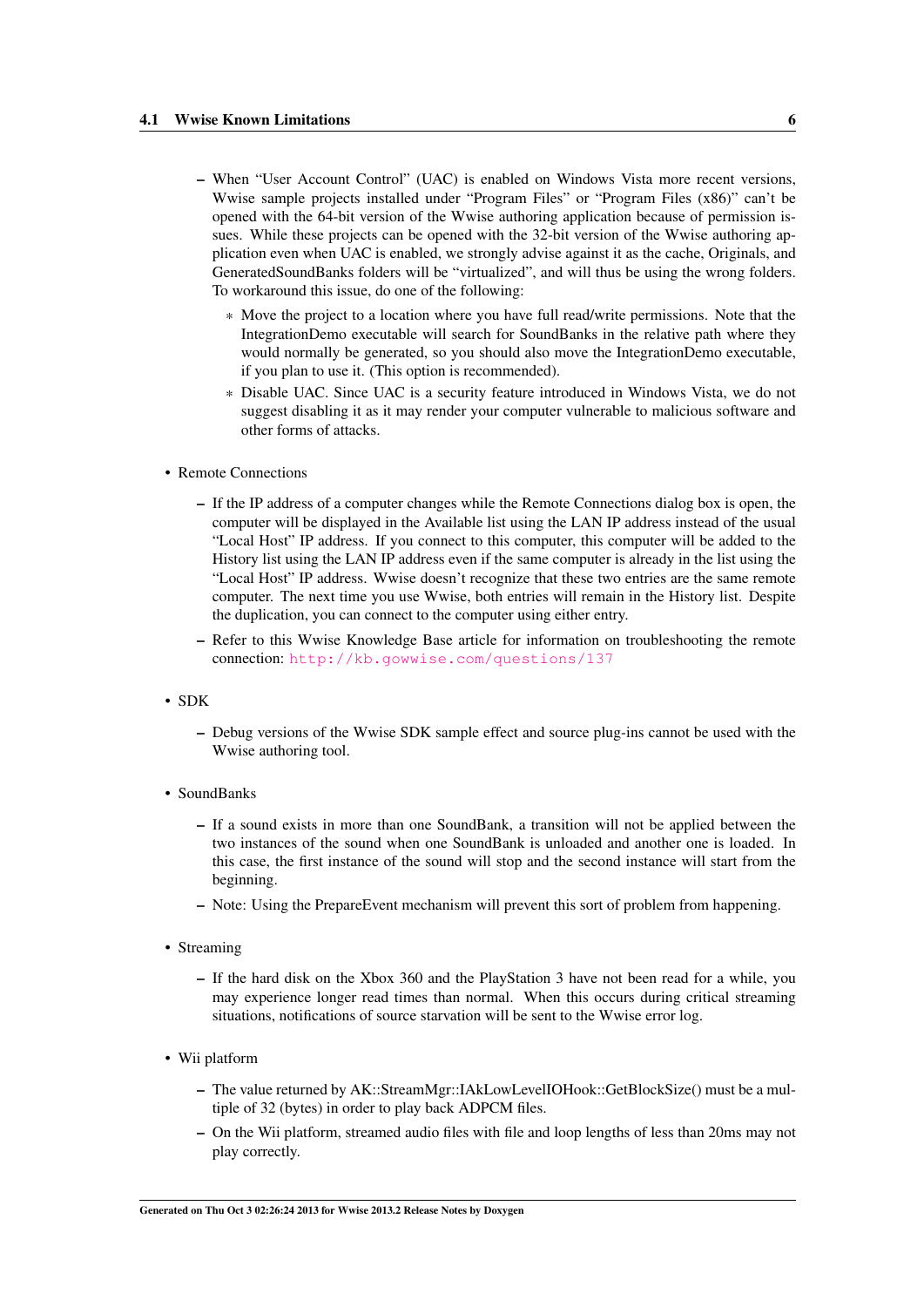### <span id="page-8-0"></span>4.2 Wwise Known Issues

The following list describes the relevant outstanding issues that could not be resolved in this version of Wwise.

- Android
	- WG-20084: Android sources must be compiled on a path containing no space. The default installation is in 'C:\Program Files\Audiokinetic' and contains a space character. It will not compile for the Android platform.
- Audio Convertion
	- WG-19165: AAC encoding may crash or stall when run from a remote desktop.
- Audio Files
	- WG-11260: Audio from file with too many markers fails to play. If the marker data chunk in the file header is larger than the granularity of the file streaming, the code fails to read the header.
- Blend Containers
	- WG-15729: Playback may fail when chaining multiple containers in continuous mode and step mode and finally Blend Containers with multiple sounds.
- Contents Editor
	- WG-14785: Objects displayed in the Contents Editor are not sorted alphabetically, which can make it difficult to find objects quickly.
- Effects
	- WG-14931: Rendered effects are not listed in the Edit tab of the SoundBank Editor.
- Game Object 3D Viewer
	- WG-15054: Game objects with multiple positions are not shown in the Game Object 3D viewer.
	- WG-16246: The Game Sync Monitor doesn't update as expected until you add or remove a watch from the Watches list.
- Game Simulator
	- WG-16071: Game Simulator is not detecting game pad inputs on Vista 64 bit.
- General
	- WG-15941: When using certain UI schemes in Vista, the property sliders may not react as expected.
- Integrity Report
	- WG-15569: The integrity report message "Streamed XMA files do not support region loops" may be displayed even when the audio file doesn't contain a region loop.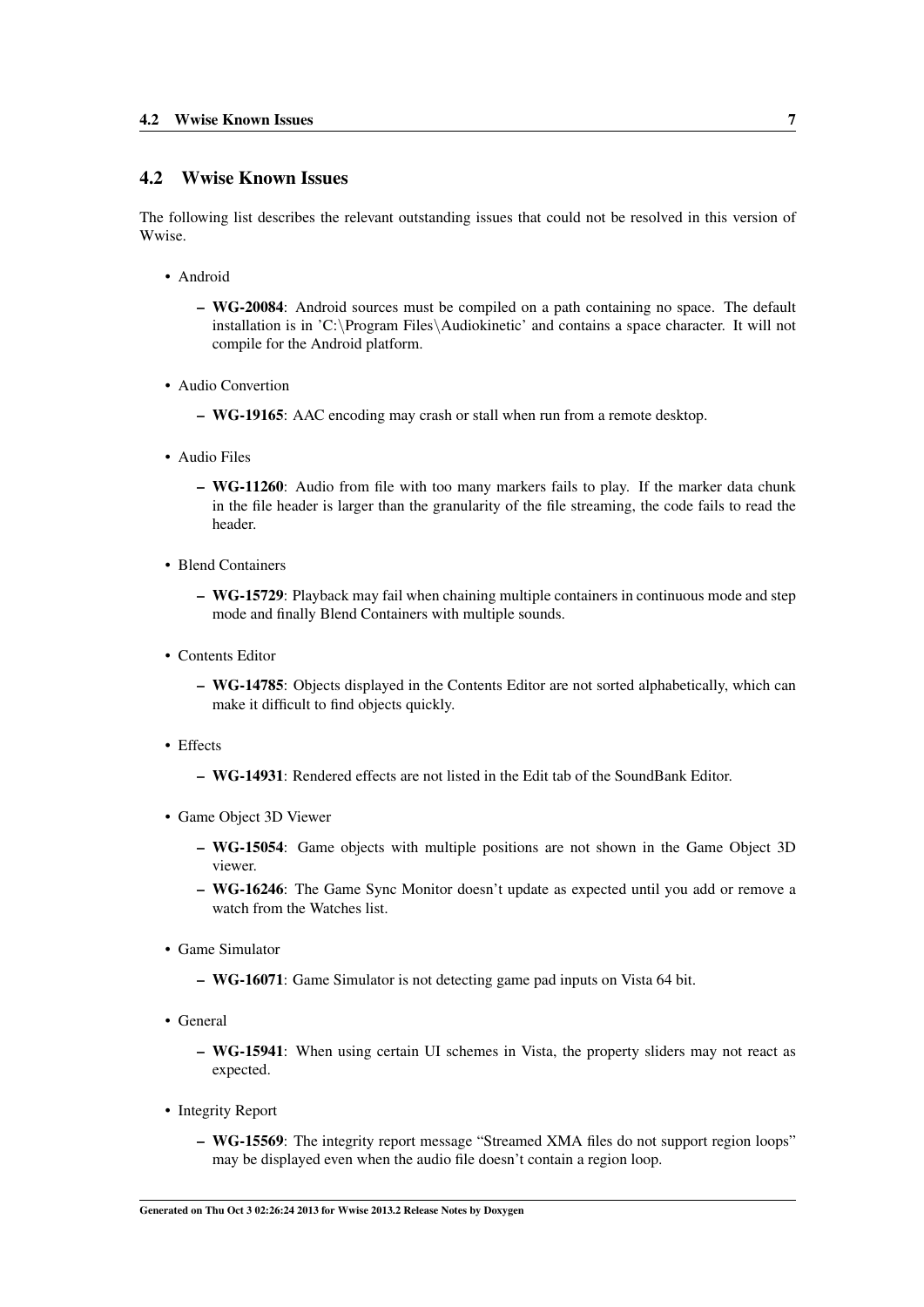- Interactive Music
	- WG-14711: Two 'bar', 'beat' or 'grid' notifications may be sent in a row at segment synchronization points.
	- WG-15728: When a transition segment is added to the Any to Any transition and then removed, the music segment and corresponding media file is still included in the SoundBank, in error.
	- WG-16261: If a double switch reversal occurs during the playback of a music switch container that has music switch containers as children, the wrong music segment may be played.
	- WG-16269: Effect tails are trimmed when effects are inserted in objects of the interactive music hierarchy.
- Keyboard Shortcut manager
	- WG-19947: OS keyboard shortcuts using the "Windows" key can't be remapped in Wwise.
- Motion
	- WG-14852: Motion FX objects do not work as expected within a Dialogue Event.
- Multi-Channel Creator
	- WG-16302: Sample loop markers within a source file are not kept in the multi-channel files generated by the Multi-Channel Creator.
- Obstruction/Occlusion
	- WG-15678: When updating the Obstruction/Occlusion curves in Wwise while connected to a game, the curve information is not propagated to the game, as expected.
- Playback Limit
	- WG-15124: Playback limit involving Motion busses may continue to be applied even though it is greyed out in the Wwise application.
- Profiler
	- WG-14176: The RR and RL columns on the Listeners tab of the Advanced Profiler are inverted.
	- WG-15476: Error message missing in the profiler when Wwise detects two similar media files that don't have the same size.
	- WG-15617: When an error occurs in the profiler, Wwise displays the event ID, but not the event name.
	- WG-19418: Hitting repetitively reconnect when connecting on the HIO device ends up poping "Wrong protocol version". Simply ignore and reconnect.
- Projects
	- WG-14579: Projects may become corrupted when migrating a project that contains a missing plug-in.
- RTPCs
	- WG-14506: Audio glitches may occur when using a Peak Limiter as well as a Parametric EQ that has an output level driven by an RTPC.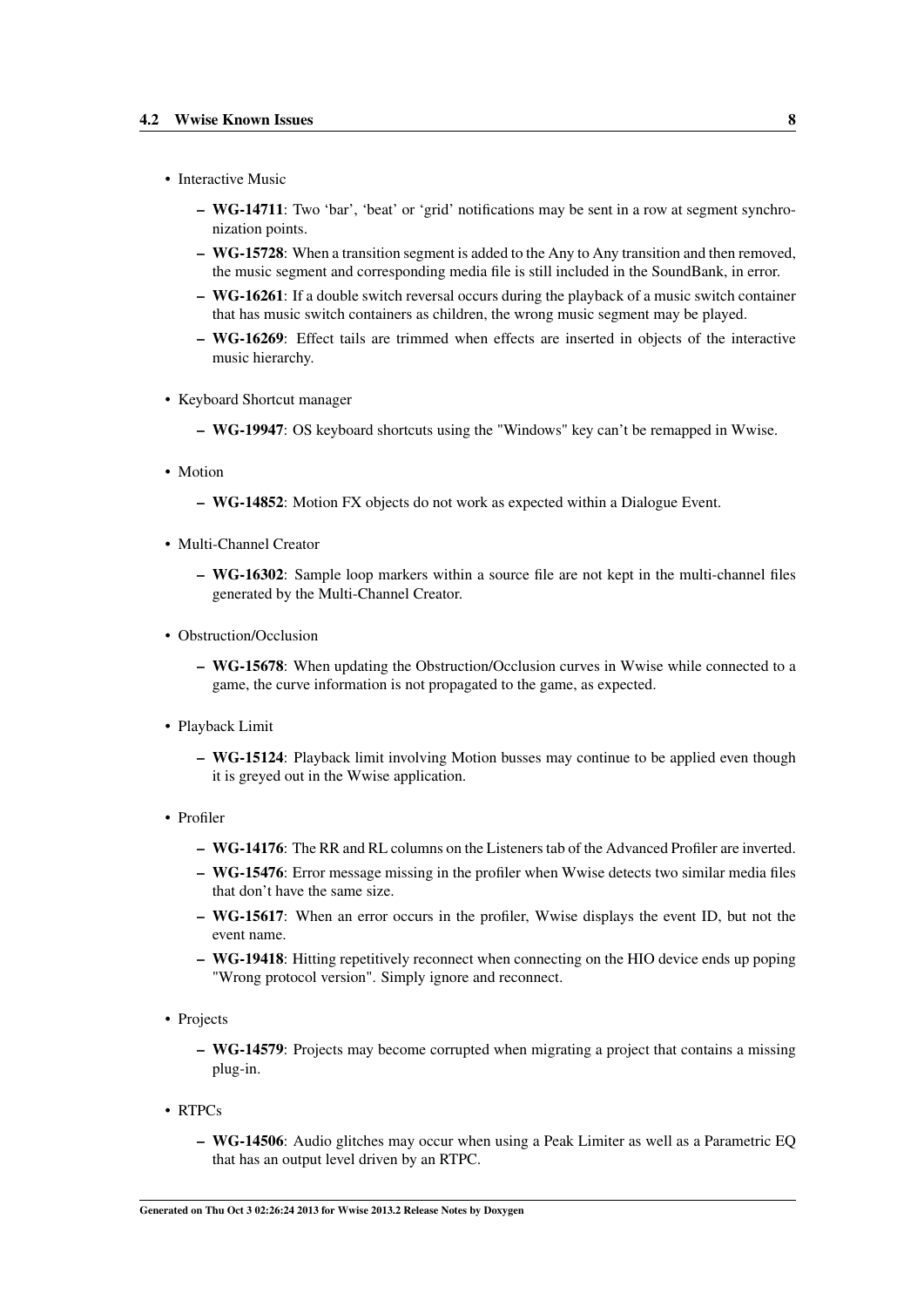- SDK/Sound Engine
	- WG-15501: Memory address may be reused by switch container after a game object is unregistered causing Wwise to play a different sound than is expected.
	- WG-16185: Speaker volume matrix callback is not called for 2D sounds in IsInitiallyUnderThreshold.
- SoundBanks
	- WG-13305: SoundBank output text files become inconsistent when a project contains two switches/states with the same name in two different groups.
	- WG-14186: When SoundBanks are generated, Wwise loses registered game objects registered by the SoundFrame preventing sounds from playing.
	- WG-19736: (PS3 only) When duplicate sounds are respectively tagged RSX and regular stream, bank generation randomly tags the file as RSX or not.
	- WG-22373: Occasional crash in AkCopyStreamedFiles when exporting stream files. Solution: in "Project Settings/SoundBanks/Post-Generation Step" replace the "-hideprogressui \$(IsRunningFromCmdLine)" part of the command line with "-hideprogressui true".
- Source Plug-ins
	- WG-16232: Clipping may occur when using the Pink or Red noise color setting within the SoundSeed Air - Woosh source plug-in.
- Wii
	- WG-15250: Glitches may occur when pausing music segments on the Wii platform due to inconsistencies between the music and lower engines.
	- WG-17439: Breaking a looping and streaming sound with a very small looping region on the Wii can cause the sound to stop with the error: "File or loop region is too small to be played properly".
- Workgroups
	- WG-15558: When using the Perforce plug-in, the file history scrolls unnecessarily as the information is received.
	- WG-15559: When using the Perforce plug-in, the history returned by P4 truncates the description removing useful information.
	- WG-16257: Wwise may crash when loading a work unit that includes an audio source with a space at the beginning of its filename.
	- WG-20587: Issues may arise when creating nested Work Units whose path on disk exceeds MAX\_PATH (255) characters.

# <span id="page-10-0"></span>5 Complete Changelist

The following sections list and describe the changes made to Wwise between version 2013.1.3 and version 2013.2.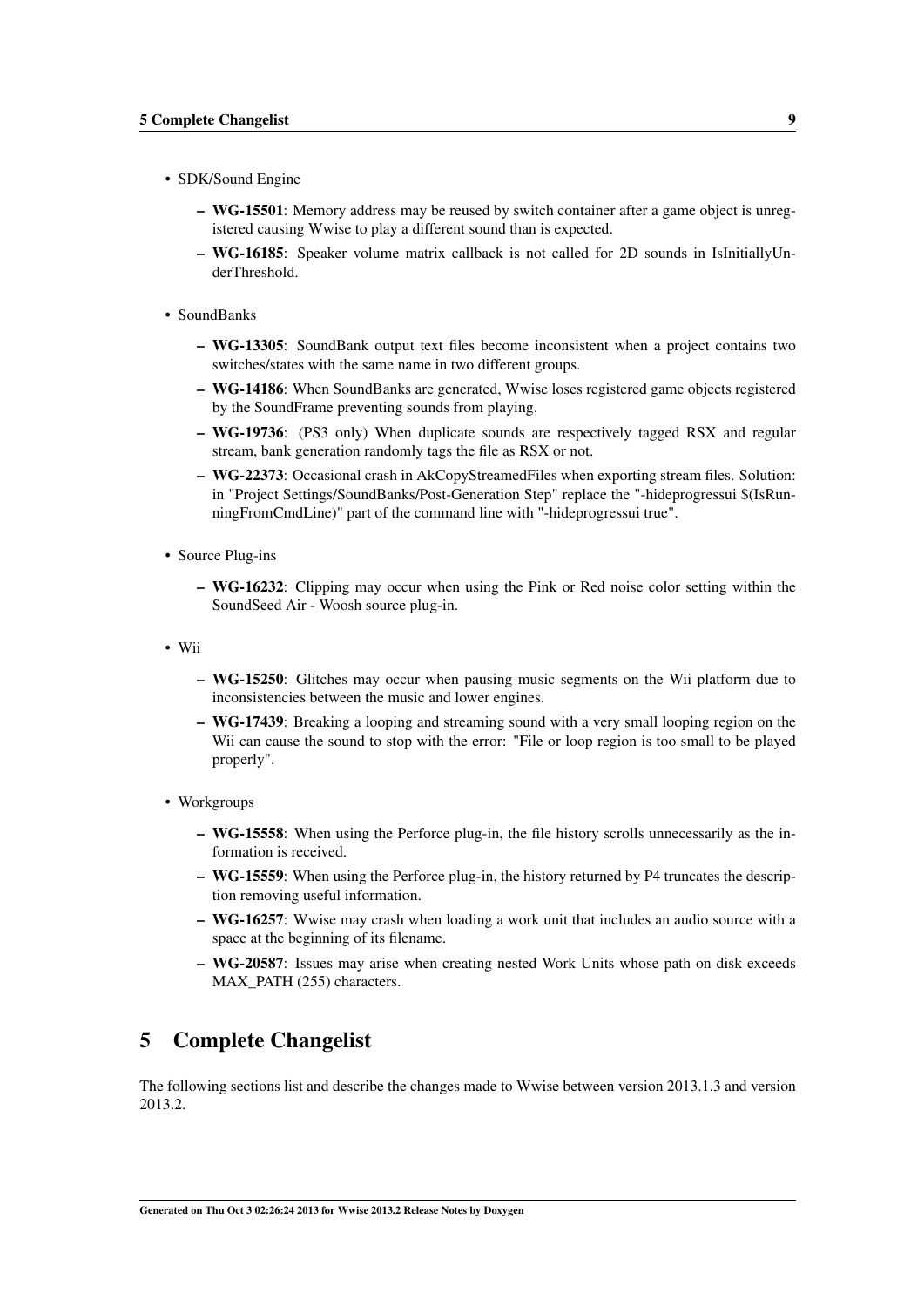### <span id="page-11-0"></span>5.1 Platform SDK updates

- Xbox One: updated to XDK August 2013 OFE 3
- Xbox 360: updated to XDK 21256 September 2013
- PS4: updated SDK 1.020
- WiiU: updated to SDK 2.09.11

#### <span id="page-11-1"></span>5.2 New Features

Refer to [New Features](#page-0-0) for more details.

- [7.1 Channel Support.](#page-2-1)
- [Secondary Output Devices.](#page-2-7)
- [Improved Support For Xbox One and PS4.](#page-2-8)
- [GenAudio AstoundSound®.](#page-2-9)
- [Crankcase Audio REV.](#page-2-10)
- [Workgroup Enhancements.](#page-2-11)
- WG-17159 New shortcuts to generate soundbanks. Refer to [New Generate SoundBanks Shortcuts.](#page-3-5)
- WG-18359 New context menu on soundbanks to generate Soundbanks on all platforms or on current platform.
- WG-18484 Added new Wave Viewer application that can show, diff and playback wav files. Refer to [Wave Viewer.](#page-3-6)
- WG-19043 Duration of events is now exported in SoundbanksInfo.xml.
- WG-19784 Project now comes back to non-dirty when undoing up to last save.
- WG-19873 New button "Exclude All" in the Game Syncs tab of the Soundbank editor.
- WG-19955 New option when importing new audio files and creating work units: Add to Source Control. Refer to [Workgroup Enhancements.](#page-2-11)
- WG-20554 Added microphone demo and SoundInput examples to Mac IntegrationDemo.
- WG-20638 Revert is now accessible in Project Explorer for both Perforce and Subversion plug-ins.
- WG-20810 The installer now has the possibility to download and extract the files without installing.
- WG-21536 Now possible to add randomizers on the loop count of random and sequence containers.
- WG-21809 (Xbox One) Hardware assisted in-memory XMA + SRC on Xbox One.
- WG-21812 File Manager: Can now show files in flat or tree mode.
- WG-22146 Now possible to configure the Soundbank Log to change severity on pre or post generation step messages.
- WG-22147 Removed the -autoclose and -hideprogressui arguments from the Copy Streamed File application. Now the copy streamed file application is always command line.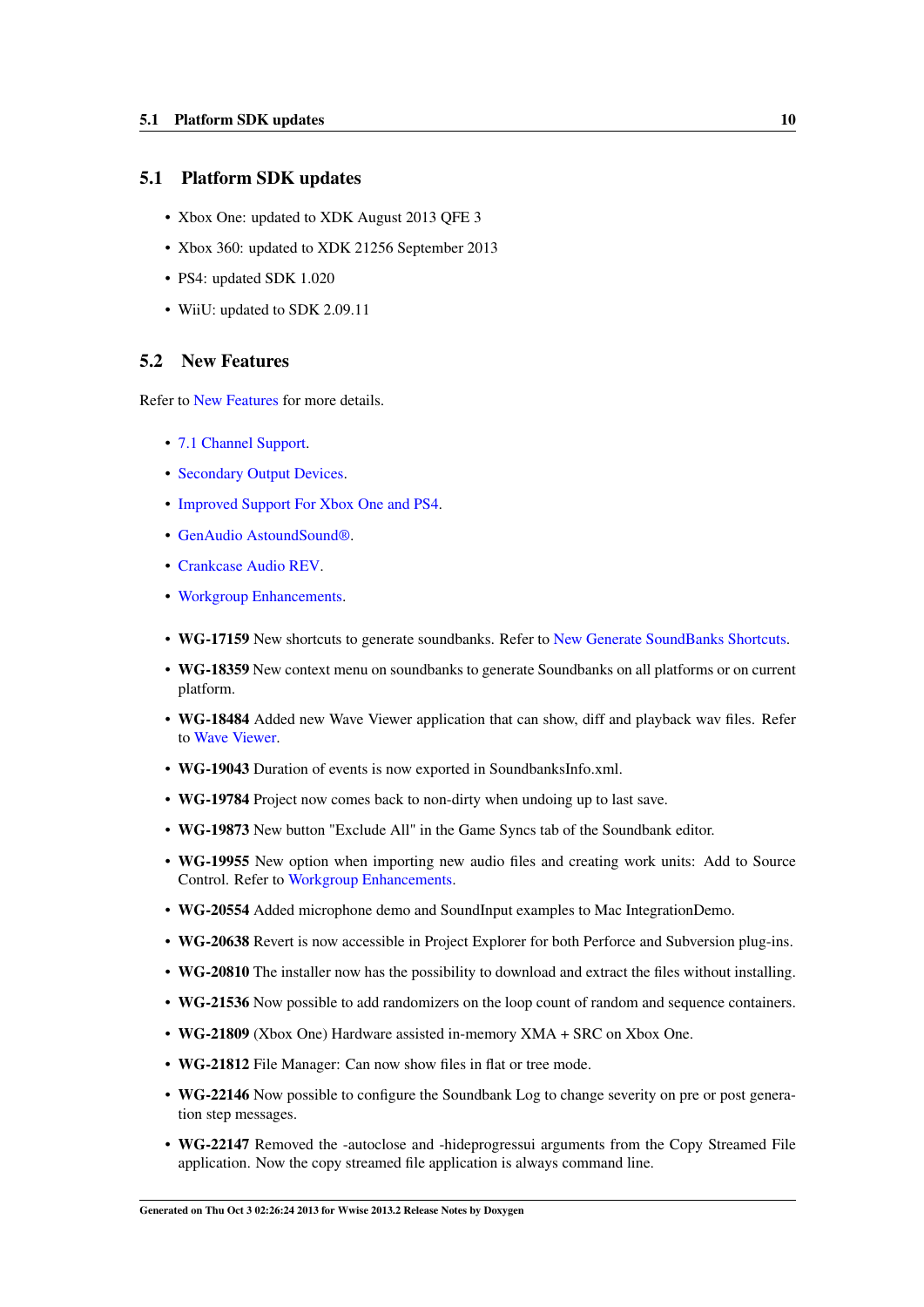- WG-22960 Wwise now supports importing 32-bit float WAV files as exported with ProTools.
- WG-23140 7.1 available on PS4, Xbox One and Windows.
- WG-23225 Perforce now show the "-" status for directories instead of "Local Only"
- WG-23226 Perforce and Subversion: wproj status is now shown in Wwise titlebar.
- WG-23227 User interface entries starting with protocol names (<http:,> <ftp:,> mailto:, [file:,](#page-0-0) etc) are now clickable and executed with shell API for integration with other tools
- WG-23275 Source Editor now scale waveforms with fade-in and fade-out curves.
- WG-23308 Channel names are now shown in the Source Editor.
- WG-23413 The Output Bus can be to be linked/unlinked to a Platform.

### <span id="page-12-0"></span>5.3 API Changes

- WG-23042 Added output channel configuration to AkSpeakerVolumeMatrixCallbackInfo; also renamed input configuration to uInputConfig (formerly uChannelMask).
- WG-23169 Added the language code (in\_szLanguageCode) to the Help function in AK::Wwise::IAudioPlugin.
- WG-23170 Added virtual GetUndoManager() function to IPluginPropertySet. This enables plug-ins to access the undo system.
- WG-23240 You can now specify the listener bitmask in RegisterGameObj.
- WG-23256 Added function OnPluginMediaChanged() to AK::Wwise::IAudioPlugin.
- WG-23422 Speaker angles can now be specified using SetSpeakerAngles().
- WG-23503 (Android) expose OpenSL pointer in the SDK (AkPlatformInitSettings)
- WG-22480 (iOS) Added platform settings to handle audio behaviours for background-foreground switching and inter-app mixing.
- WG-23561 (iOS) Fixed profiler reconnection failure after the suspend-wakeup UI sequence. Added new API to reinitialize communication module using current settings.

#### <span id="page-12-1"></span>5.4 Behavior Changes

- WG-16917 Follow Capture Time is now automatically enabled when starting a capture.
- WG-23144 "Default" bus channel configuration property has been replaced by "Parent". The former value used to mean "hardware device configuration", while "Parent" means "parent bus configuration". The resulting configuration of "Parent" buses may therefore be different with this new version.
- WG-23043 Downmix equations have been made compliant with AC3 standards. This may result in slight changes in your mix when downmixing from different channel configurations.
- WG-22922 3D objects are panned according to the channel configuration of the bus into which they are mixed. This means that 3D objects panned into a stereo bus sound with the same volume whether they are in the front or in the back, while they previously sounded 3 dB lower due to the standard downmix recipe where surround channels are attenuated by 3 dB.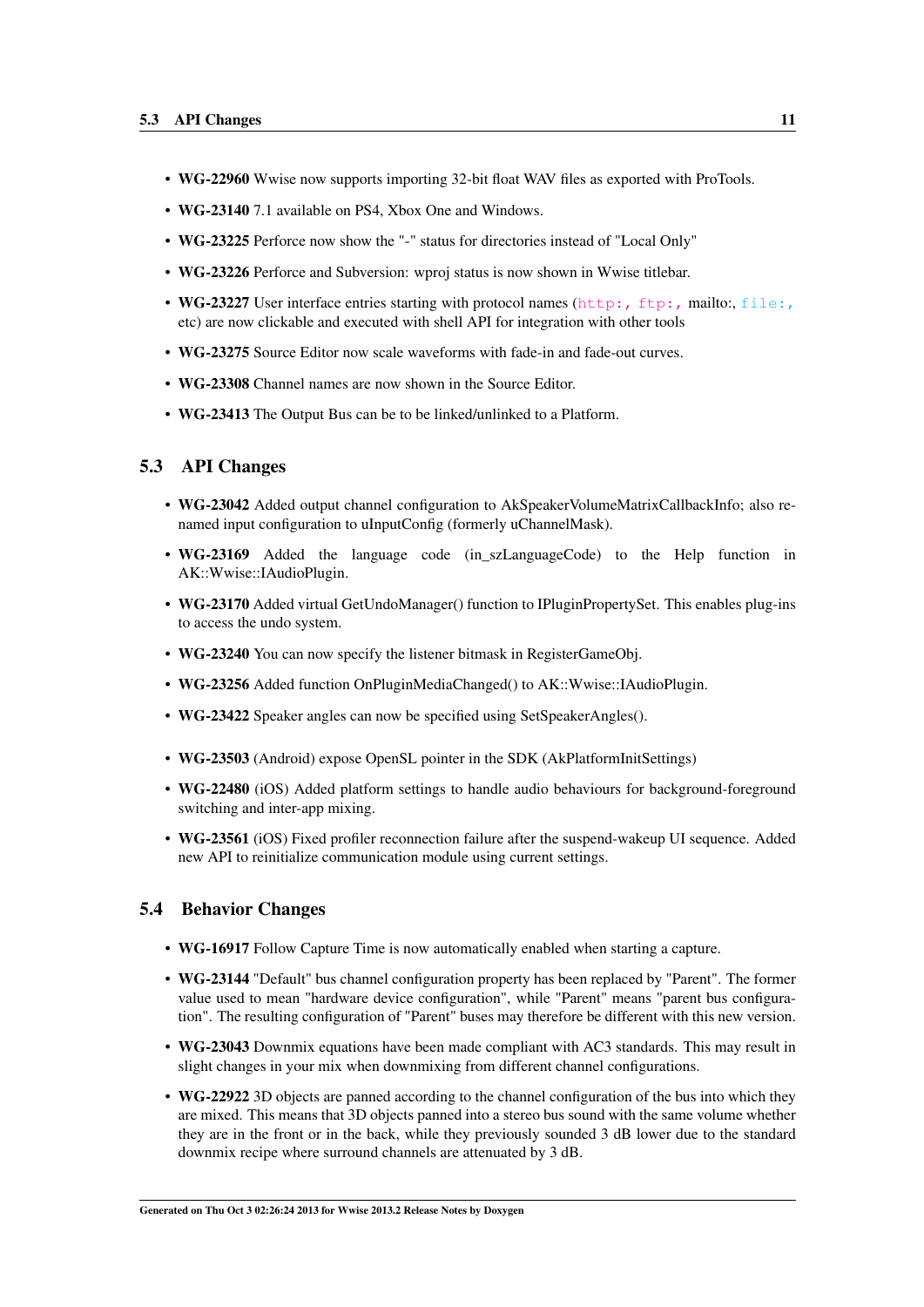### <span id="page-13-0"></span>5.5 Performance Changes

- WG-22992 Performance improvement when updating massive number of RTPC values at every game frame.
- WG-23404 Reduced memory usage in Default Pool.
- WG-23423 (Unity) Performance improvement in Unity integration with game object calls.
- WG-23648 (3DS) Volume computation now faster on the 3DS.

### <span id="page-13-1"></span>5.6 Miscellaneous Changes

• WG-20563 Perforce client SDK was updated to version 2013.1

### <span id="page-13-2"></span>5.7 Bug Fixes

- WG-19561 Fixed: Query only finds the last effect shareset placed in the four effect slots.
- WG-20383 Fixed: when a sound is shorter that its prefetch time, it is sometime impossible to use the prepare mechanism to load the prefetch data in memory.
- WG-22972 Fixed: Out-of-place effect bypass is incorrect when input config is mono and output is stereo: only left channel passes through.
- WG-22999 Fixed: Music Switch Container Editor switch/state columns are too small, can't view long switch names.
- WG-23009 Fixed: Crash when opening a project in authoring tool.
- WG-23031 Fixed: Source Editor constant power crossfade loop curve is not constant power.
- WG-23110 Fixed: xWMA encoding of 5.0 file results in mixdown to stereo.
- WG-23223 Fixed: Stereo IR not working in "filter mode" with configurations having more than 4 channels.
- WG-23281 Fixed: Assert during interactive music context reversal.
- WG-23294 Fixed: Unloading work units from the actor mixer hierarchy may not reload properly.
- WG-23376 Fixed: Adding and removing out of place effects while live editing was causing random crashes or unexpected behaviors.
- WG-23447 Fixed: Invalid bandwidth displayed in profiler when using Stream Manager for writing.
- WG-23450 Fixed: rare crash when generating soundbanks while background analysis is in progress.
- WG-23454 Fixed: Potential crash in Soundbank Editor's edit tab.
- WG-23477 Fixed: iZotope Trash Multiband Distortion has printf.
- WG-23534 Fixed: crash in AAC decoder when dummy-sink mode is on.
- WG-23547 Fixed: init.bnk generation fails silently if existing file is read-only.
- WG-23549 Fixed: Stop action not functioning on certain sounds, if the sound engine has been running for several days.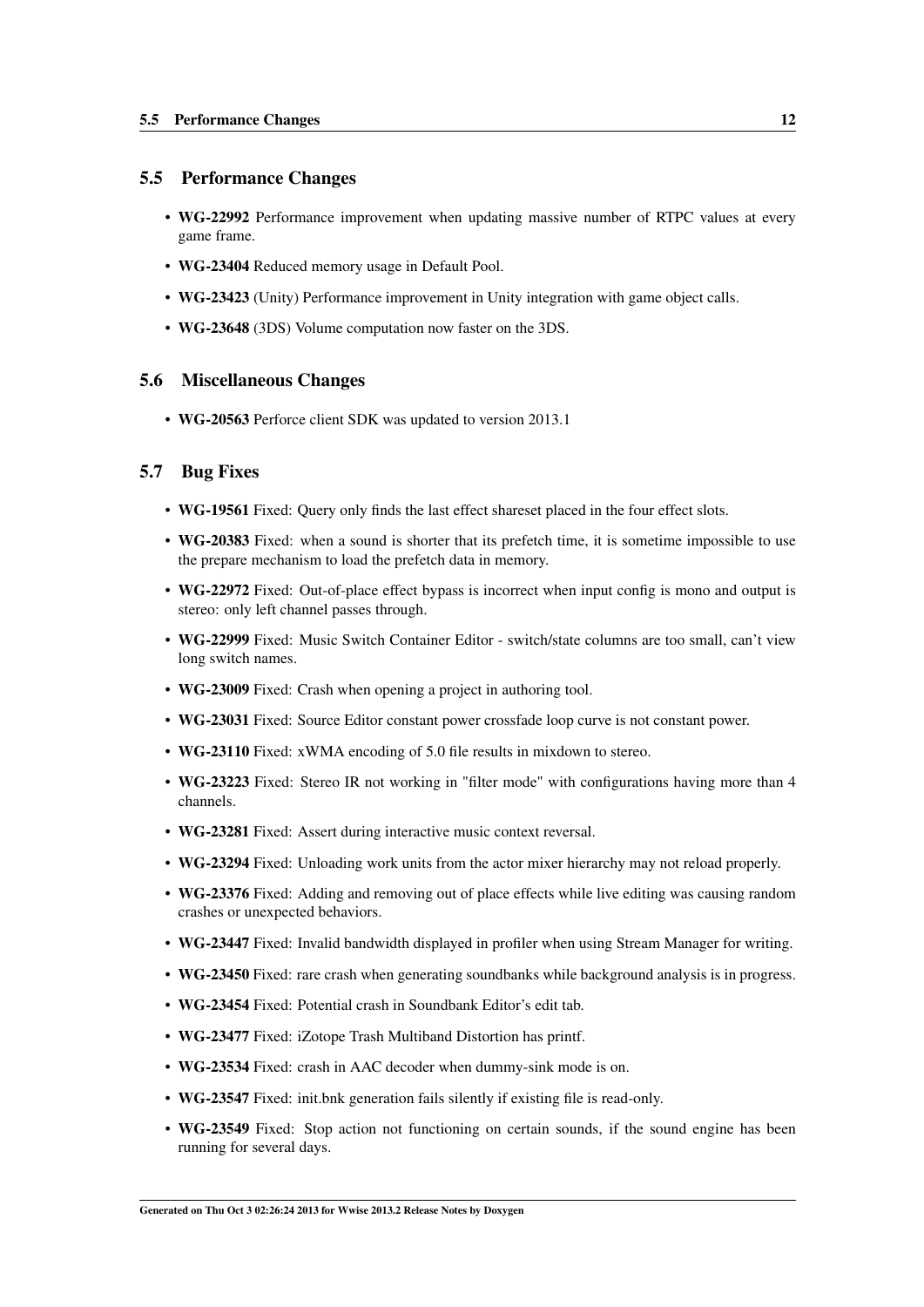- WG-23627 Fixed: Unexpected source starvation in the interactive music hierarchy with trimmed streamed sounds with zero-latency.
- WG-23632 Fixed: Potential crash when media relocation happen on bank unload.
- WG-23638 Fixed: Distortion 2 not processed in iZotope Trash Multi-Band Distortion.
- WG-22261 Fixed: (Android) IntegrationDemo crashes on Android 4.x systems.
- WG-23540 Fixed: (Android) Device hardware volume buttons don't work properly.
- WG-23563 Fixed: (Android) Audio click on Nexus 7 devices.
- WG-23125 Fixed: (iOS) Interruption handler failed to restart the AUGraph/AudioUnit on certain iOS 6 devices.
- WG-21902 Fixed: (iOS) Updated interruption handler API for user to retry failed interruption handling on app side to get around an iOS6-specific random glitch.
- WG-23155 Fixed: (iOS) Loss of audio when enabling mixing with built-in music app and controlling music using remote control.
- WG-23132 Fixed: (iOS) IntegrationDemo crashes on iOS-6.x simulators and devices.
- WG-23153 Fixed: (iOS) Fixed the bug where a sample rate specified in platformInitSettings does not work.
- WG-23236 Fixed: (iOS) Fixed freezing in IntegrationDemo when using remote-control to pause/resume background music player app while IntegrationDemo is running under mute-other-apps platform settings.
- WG-23351 Fixed: (iOS) Profiling crashes if the custom event memory pool is unnamed.
- WG-23603 Fixed: (iOS) Interruption handling may fail when sound engine is not initialized.
- WG-23508 Fixed: (iOS, Unity) Crash during start up in app interruption listener.
- WG-23451 Fixed: (PS4) Loaded banks memory size is displayed as 0 bytes when connected in profiler.
- WG-23497 Fixed: (Vita) volume isn't updated when changed below threshold while paused.
- WG-23421 Fixed: (Wii U) Memory corruption with LPF in specific scenarios.

# <span id="page-14-0"></span>6 Need Help?

### <span id="page-14-1"></span>6.1 Using Help

Wwise Help contains detailed information on each interface element in Wwise.

To open Help from within Wwise, do one of the following:

- Click the Help icon in the title bar of any of the views or dialog boxes.
- From the menu bar, click **Help** > Wwise Help.
- Press F1.